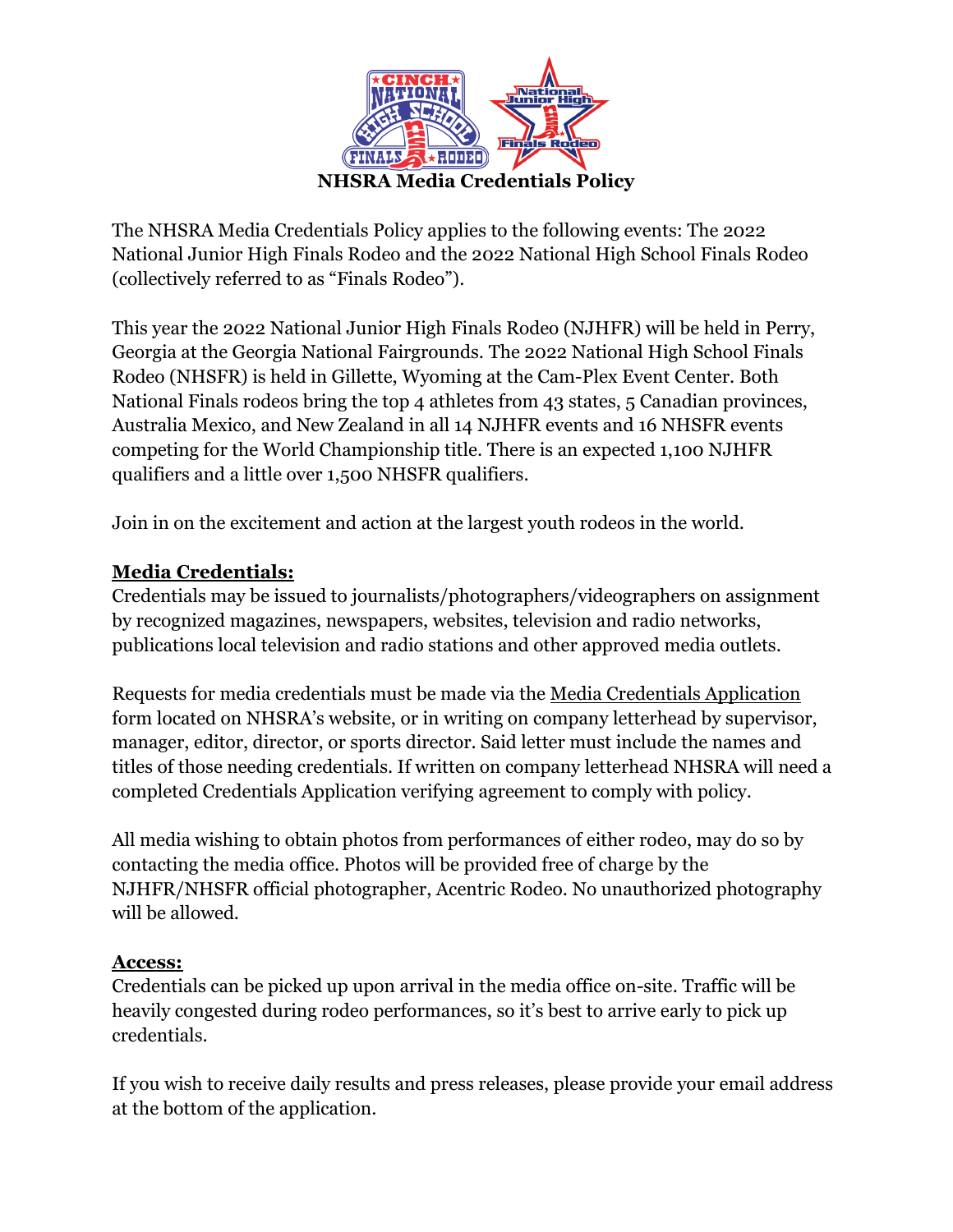

By signing the application for credentials, media personnel agree to the terms contained herein and to promote NHSRA in a positive way. By accepting media credentials from the NHSRA, photographers and videographers acknowledge and agree that any photographs, video, or other forms of media captured at the event for which cre1dentials are being issued are to be used for news and editorial purposes only for their direct employer. Absolutely no photos or video can be sold to outside entities, contestants, or media.

There will be NO LIVE STREAMING from any entity outside the NHSRA and RMG Media Official team

NHSRA reserves the right in its sole discretion to deny any media credential request.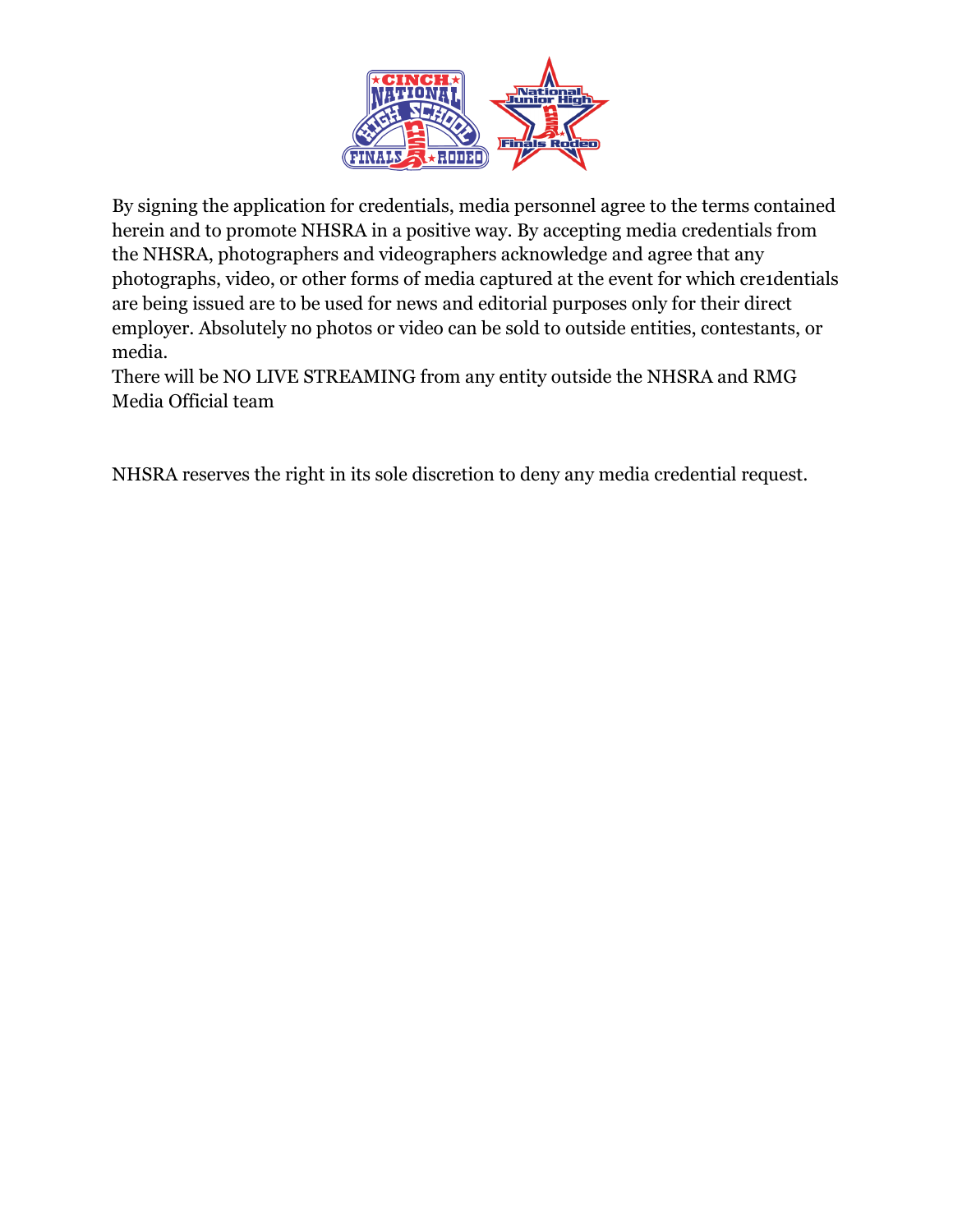

# **2022 NHSFR and NJHFR Media Credential Conditions**

Each individual ("Bearer") using these credentials for access to any National High School Finals Rodeo ("NHSFR") events ("Events") at the Cam-Plex Event Center ("CEC") in Gillette, Wyoming and the National Junior High Finals ("NJHFR") at the Georgia National Fairgrounds ("GNFA") in Perry, Georgia events agrees to the following:

## **General:**

Each representative of the media must obtain credentials from the National High School Rodeo Association ("NHSRA") to obtain access to CEC during the NHSFR, as well as the NJHFR at the GNFA and hereby represents that he or she is acting on a specific assignment for an accredited media agency and has a legitimate working function in conjunction with the event. The rights and privileges granted to Bearer shall automatically terminate if any term of this credential shall be breached. The unauthorized use of this credential subjects the Bearer to ejection from the CEC or GNFA, without limiting any other rights and remedies at law or in equity.

Bearer shall always display the issued credentials and consents to the reasonable inspection of his or her person and property before entering the CEC and GNFA and/or during an Event. While within the CEC and GNFA, Bearer shall, at all times, adhere to the policies in place for the NHSFR, as well as access limitations and direction provided by the NHSRA and its designated agents.

Bearer assumes all risks incidental to the performance by the Bearer of Bearer's services in connection with the Events and assumes all risks incidental to the Events, whether occurring before, during or after the actual Events, and agrees that the NHSRA, its members, contestants, employees, directors, officers, and contractors shall not be liable for injuries or loss of personal property or equipment in connection therewith.

### **Media:**

The issued credentials confer on Bearer a limited, non-exclusive, and non-transferable license to take photographs outside the two rodeo arenas (and their restricted areas) and the walkway between the two arenas, and to allow the entity that engaged the Bearer to take photographs to use such photographs, only for news coverage of, or magazines, or stories about the Events, other editorial purposes, and reprints of news pages from such entity's publication.